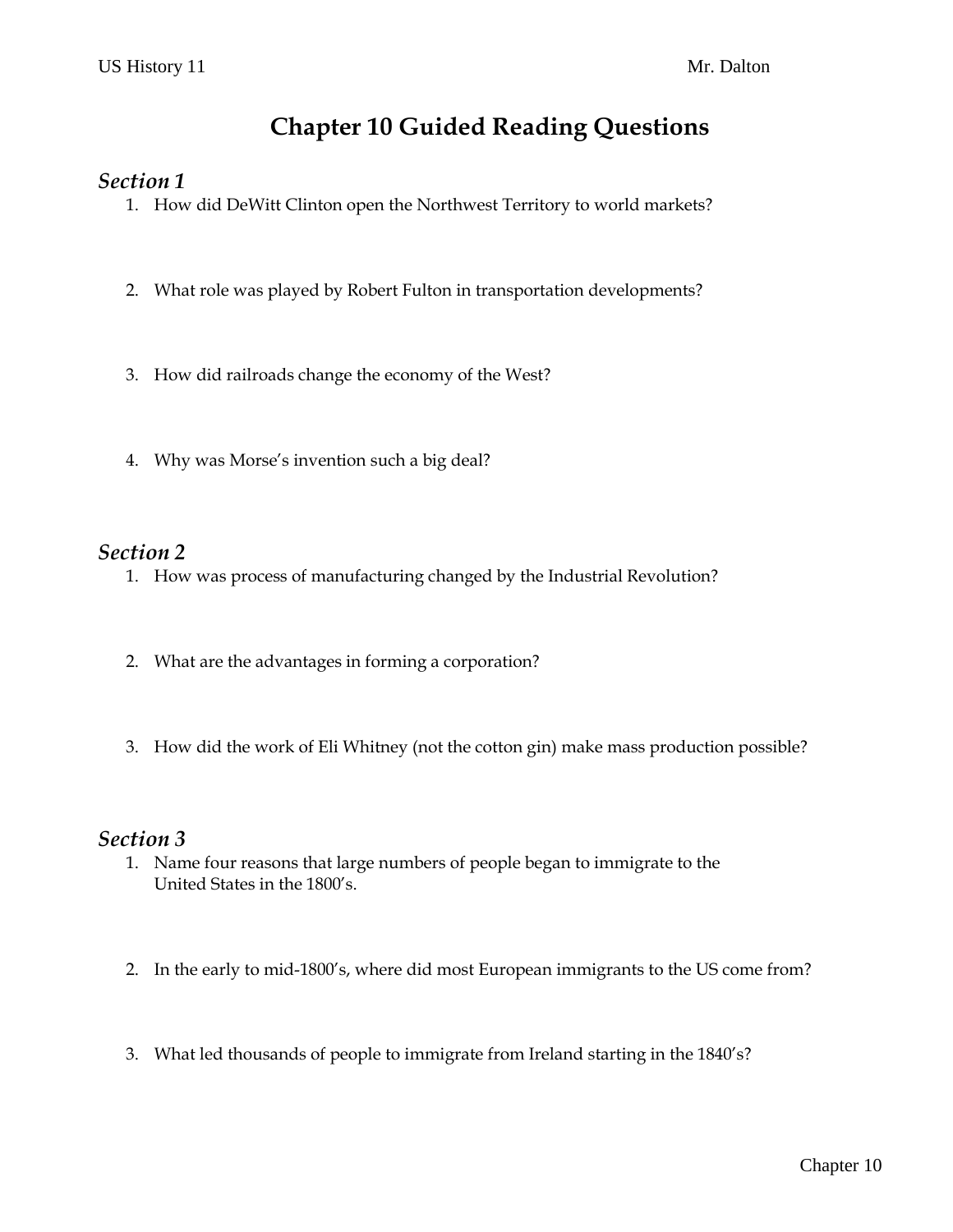### *Section 4*

1. Why had the population of the West increased dramatically by the mid-1800's?

## *Section 5*

- 1. What arguments did southerners use to defend slavery?
- 2. How did the slave trade change in 1807?
- 3. What was the goal of the abolitionist movement?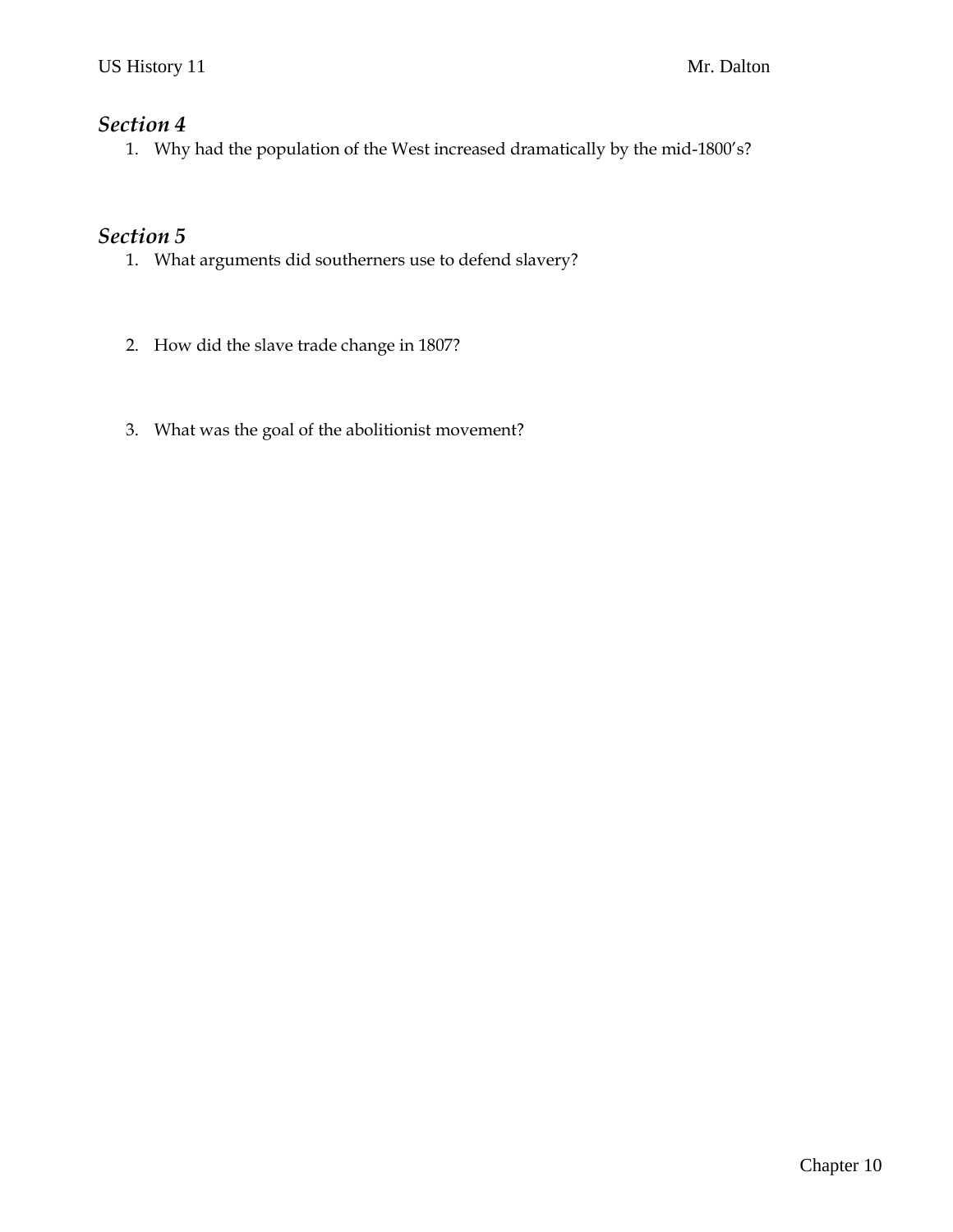# **Chapter 10 Vocabulary**

### *Section 1*

DeWitt Clinton

Erie Canal

Robert Fulton

Samuel Morse

### *Section 2*

Industrial Revolution

factory system

cottage system

capitalism

corporation

share/stock

limited liability

Eli Whitney

interchangeable parts

mass production

standard of living